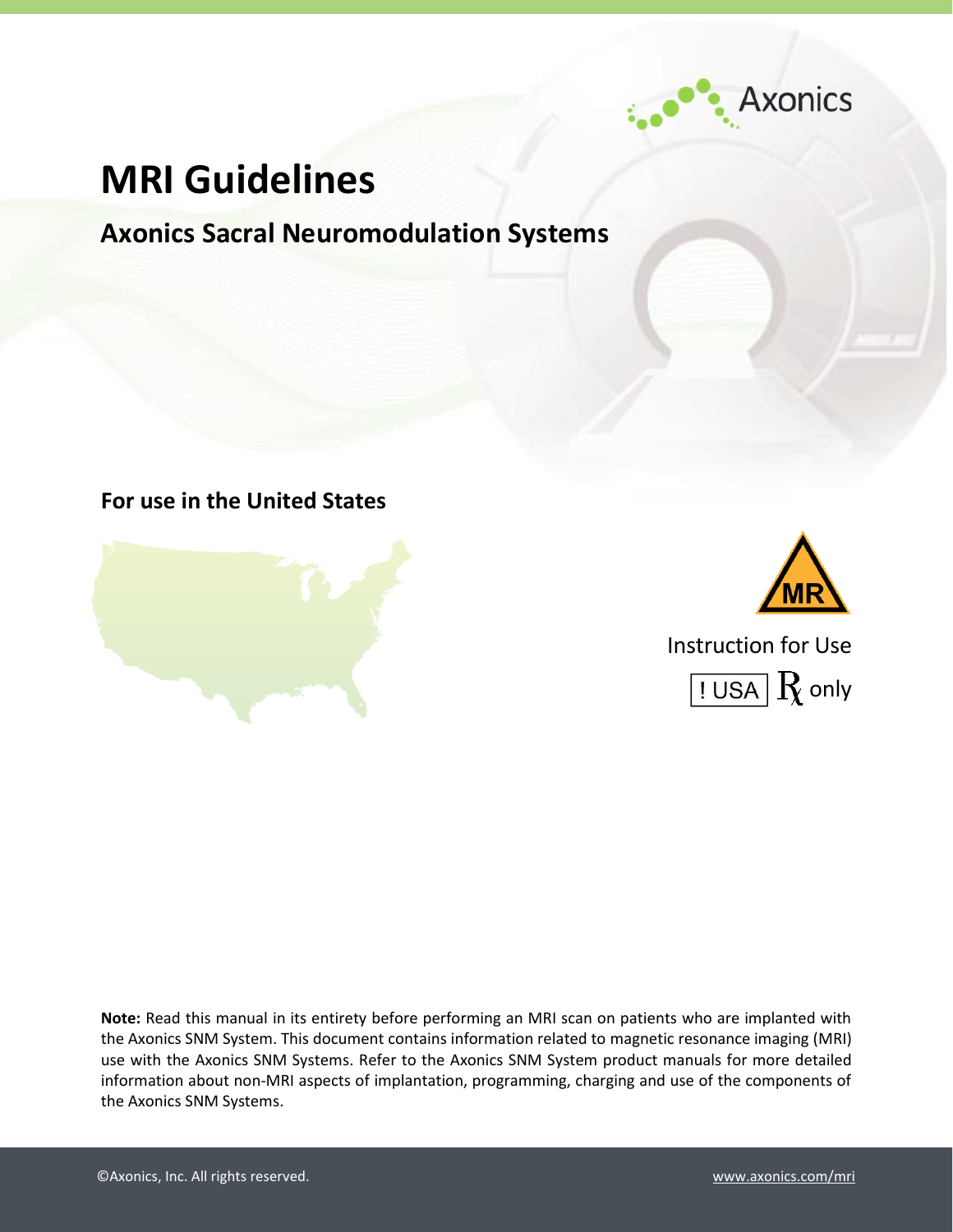## <span id="page-1-0"></span>**GLOSSARY**

**MR Conditional** – an item with demonstrated safety in the MR environment within defined conditions, including conditions of the static magnetic field, the switched gradient magnetic field and the radio frequency fields. Additional conditions, including specific configurations of the item, may be required.

**MR** MR Unsafe – an item which poses unacceptable risks to the patient, medical staff, or other persons within the MR environment.

 $|I|$  USA  $|-$  For USA audiences only.

**ACR Zones** –zones of an MR site that denote areas with various levels of magnetic field exposure, as defined by the American College of Radiology.

**B1+rms** (root-mean-squared,  $\mu$ T) – the root-mean-squared value of the MRI effective component of the RF magnetic (B1) field or, in other words, the time-averaged RF magnetic field component relevant for creating an MR image that is generated by the MR system during a scan. In 2010, the International Electrotechnical Commission (IEC) recommended that all MR systems manufactured going forward must display B1+rms. Therefore, B1+rms value may only be available on MR scanners acquired after 2013 or an older MR scanner with software updated.

**Circularly Polarized (CP)/ Quadrature (QD) Mode** – a type of RF coil operation mode, where circularly polarized is also commonly known as quadrature.

**Cylindrical MR Systems** – a type of MR scanner generating horizontal static magnetic *B<sup>0</sup>* field, also known as closed bore systems.

**Detachable Extremity RF Transmit/Receive Volume Coil** – a coil used to transmit/receive RF energy for upper and lower extremities.

**Detachable Head RF Transmit/Receive Volume Coil** – a coil used to transmit/receive RF energy at the head region.

**Hertz (Hz)** – a unit of frequency defined as cycles per second. One Megahertz (MHz) is one million cycles per second.

**MRI** – Magnetic Resonance Imaging.

**Multichannel-2 (MC-2) mode** – an RF transmit mode typically used for high field MR scanners (3T or higher) to improve b1+ field homogeneity.

**Radio Frequency (RF)** – high frequency electromagnetic fields whose frequencies are in the range of 10,000 Hz and above. The RF used in the 1.5T MR scanner is ~64 MHz. The RF used in the 3T MR scanner is ~128MHz.

**Sacral Neuromodulation (SNM)** – a type of electrical stimulation therapy that uses mild electrical pulses to stimulate the sacral nerve located in the pelvic region.

**Specific Absorption Rate (SAR)** – radio frequency power absorbed per unit of mass (W/kg).

**Tesla (T)** – the unit of measure of magnetic field strength. One T is equal to 10,000 gauss.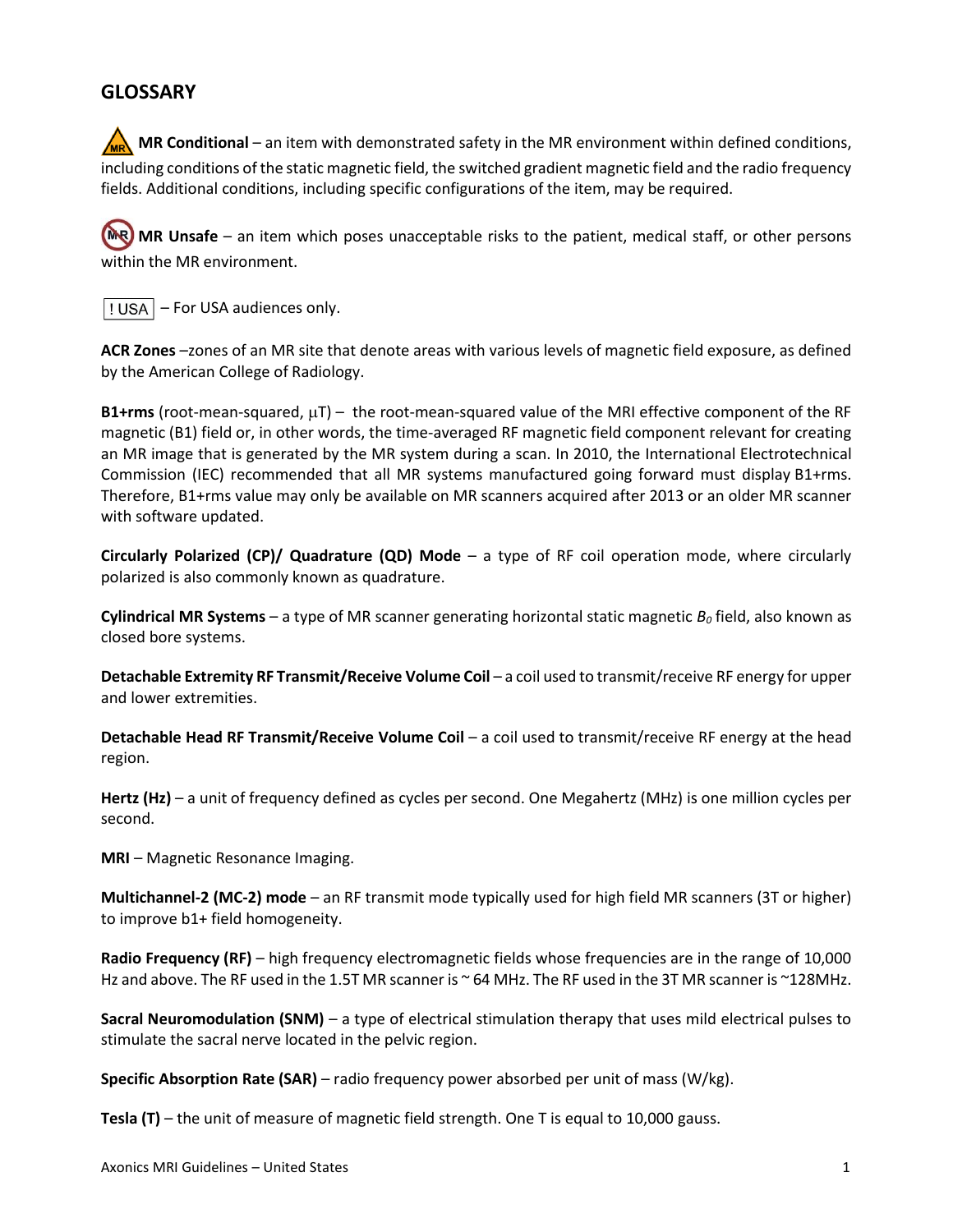**Whole-Body RF Transmit Coil** – a coil used to transmit and to receive RF energy that encompasses the entire body region within the MR scanner bore.

**W/kg** – Watts per kilogram, a measure of the RF power that is absorbed per kilogram of tissue.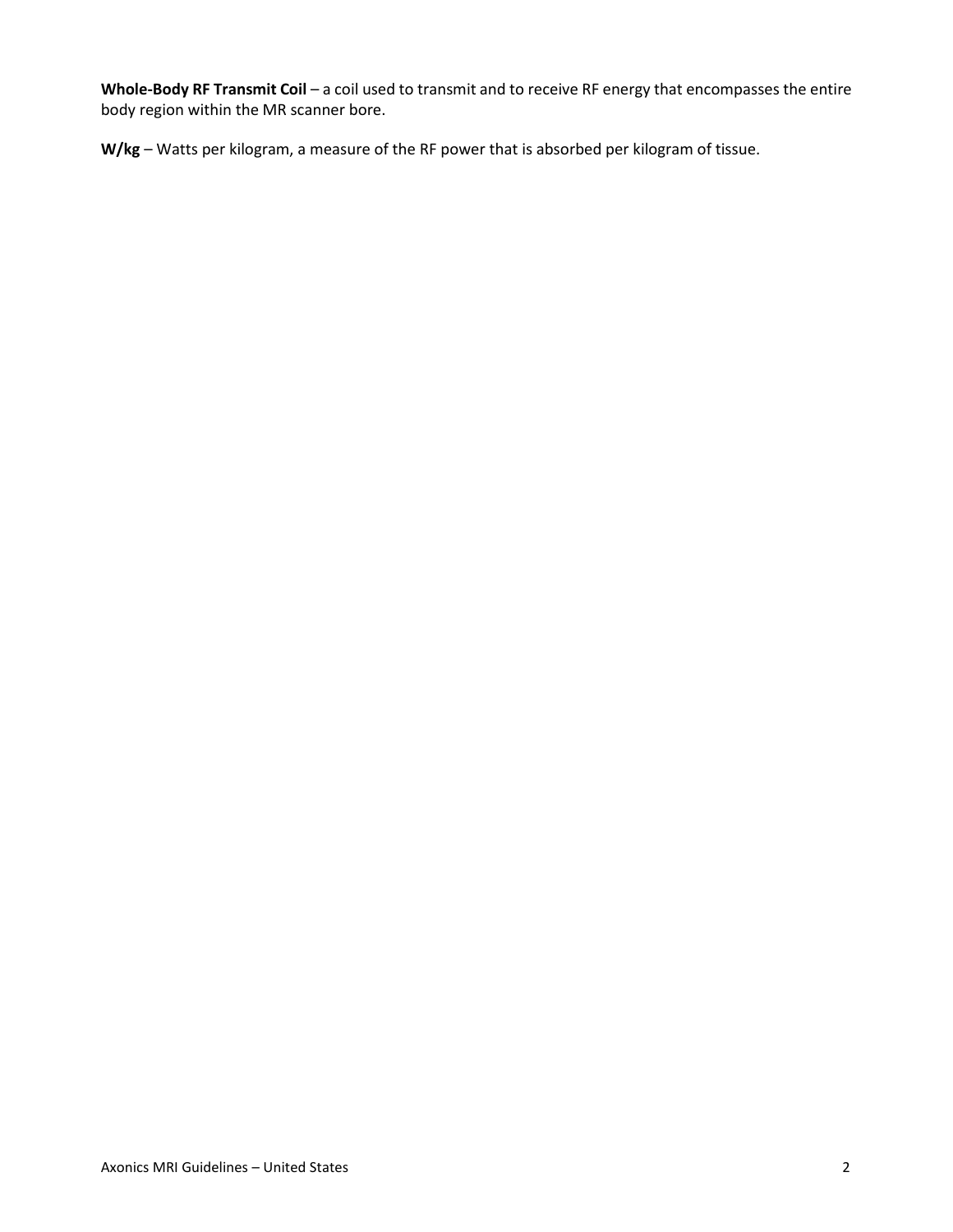# **Table of Contents**

| 4.2. Before Starting MRI Using a Detachable Head, Upper Extremity, or Lower Extremity RF Transmit/Receive |  |  |  |  |
|-----------------------------------------------------------------------------------------------------------|--|--|--|--|
|                                                                                                           |  |  |  |  |
|                                                                                                           |  |  |  |  |
|                                                                                                           |  |  |  |  |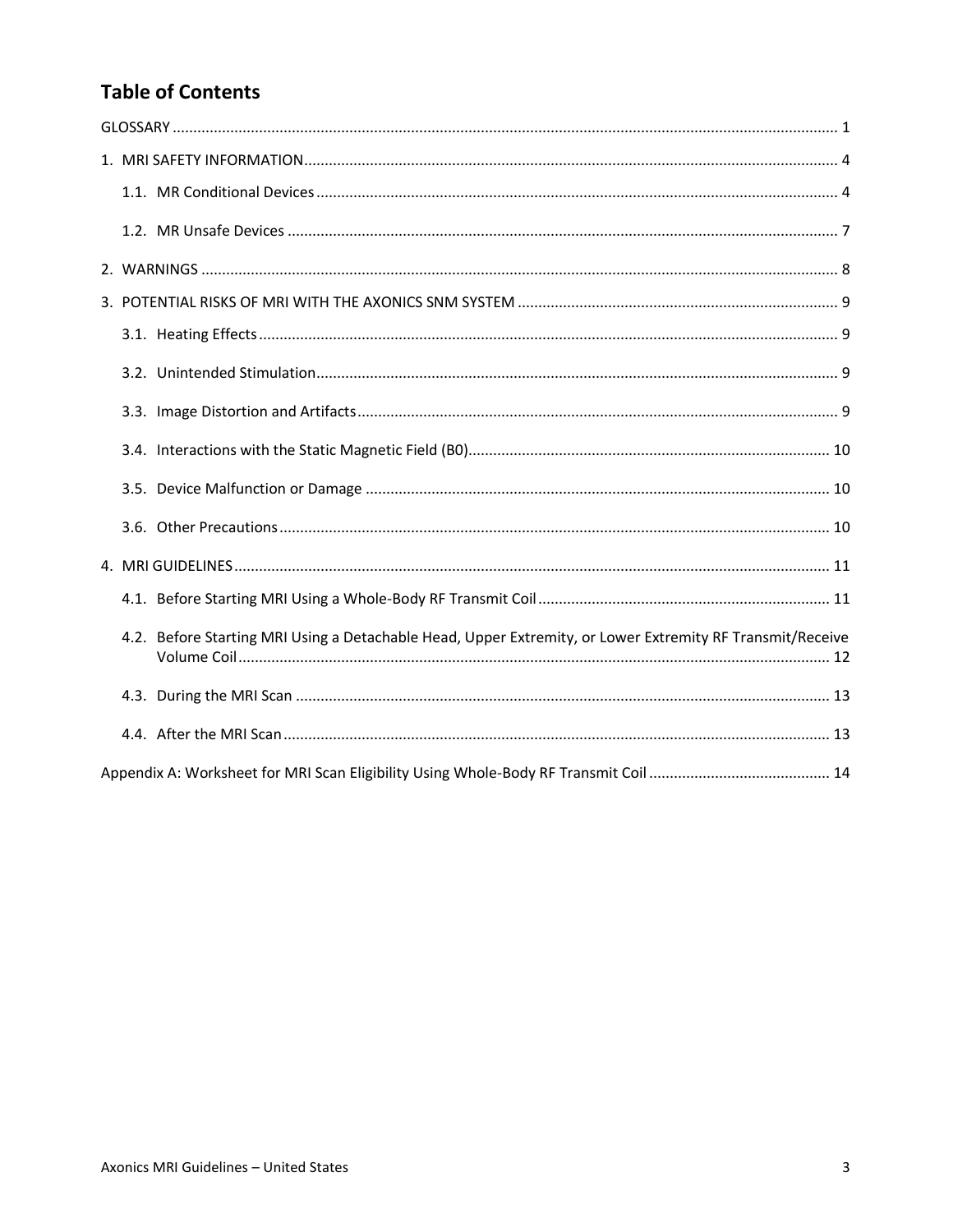# <span id="page-4-0"></span>**1. MRI SAFETY INFORMATION**

The Axonics Sacral Neuromodulation (SNM) Systems are, per the definition in ASTM F2503-20, **MR Conditional**. In-vitro tests and simulations have shown that patients with the Axonics SNM System may be safely exposed to MRI environments that follow the guidelines described in this document.

Always obtain the latest MRI guidelines. Refer to the contact information on the last page of this manual, or go to [www.axonics.com/hcp/mri](http://www.axonics.com/hcp/mri)

Other implanted devices or the health state of the patient may require a reduction of the MR Conditions.

# <span id="page-4-1"></span>**1.1. MR Conditional Devices**

- Neurostimulator Model 1101 (Rechargeable) with Tined Lead Model 1201/2201
- Neurostimulator Model 4101 (Recharge free) with Tined Lead Model 1201/2201

Non-clinical testing has demonstrated that the Axonics SNM System implants, i.e. the Neurostimulator (Models 1101 and 4101) and Tined Lead (Model 1201/2201), are **MR Conditional**. A patient with this device can be safely scanned in an MR system meeting the following conditions: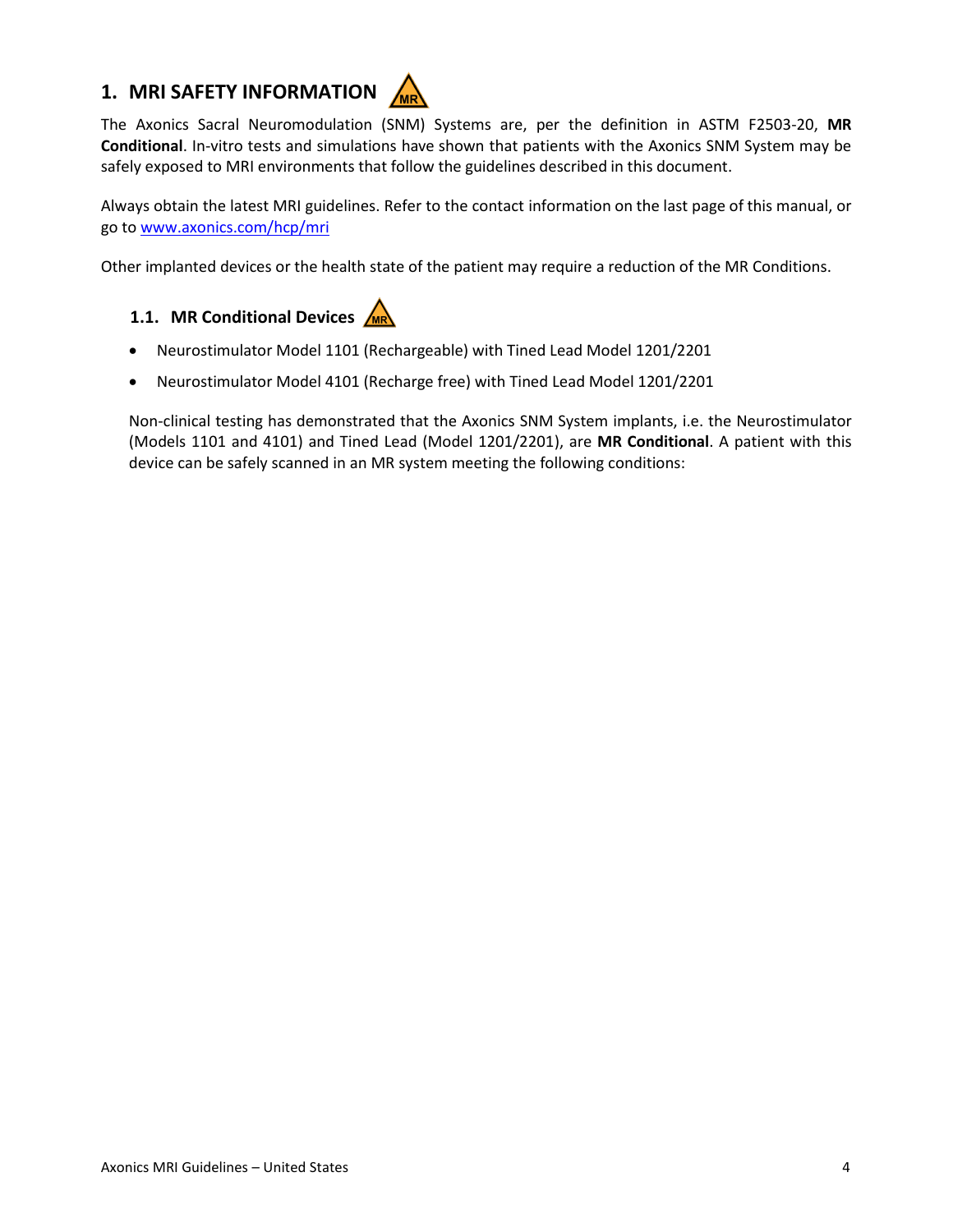#### **1.1.1 For MRI Examinations Using a Whole-Body RF Transmit Coil**

A patient implanted with the Axonics SNM System may be safely scanned anywhere in the body, including head and extremities, with a 1.5T or 3T MR Scanner, using a whole-body RF transmit coil under the following conditions. Failure to follow these conditions may result in injury to the patient.



Figure 1-1: MRI scan using ① whole-body RF transmit coil. Any body part may be scanned, and any RF receive coil may be used with a wholebody RF transmit coil.

| <b>Parameter</b>                                                                                                                                                         | <b>Condition</b>                                                                                                                                                 |                                                         |  |
|--------------------------------------------------------------------------------------------------------------------------------------------------------------------------|------------------------------------------------------------------------------------------------------------------------------------------------------------------|---------------------------------------------------------|--|
| <b>MR Conditional</b>                                                                                                                                                    | Yes                                                                                                                                                              |                                                         |  |
| <b>Eligible Axonics Devices</b>                                                                                                                                          | Neurostimulator (1101, 4101)<br>Tined Lead (1201/2201)                                                                                                           |                                                         |  |
| <b>Device Configuration</b>                                                                                                                                              | Device must pass MR readiness check (see Section 4.1),                                                                                                           |                                                         |  |
|                                                                                                                                                                          | Stimulation OFF, and                                                                                                                                             |                                                         |  |
|                                                                                                                                                                          | Specified implant locations only                                                                                                                                 |                                                         |  |
| <b>Static Magnetic Field</b><br>Strength (B <sub>0</sub> )                                                                                                               | 1.5T and 3T                                                                                                                                                      |                                                         |  |
| <b>Type of Nuclei</b>                                                                                                                                                    | Hydrogen/Proton Only                                                                                                                                             |                                                         |  |
| <b>MR Scanner Type</b>                                                                                                                                                   | Cylindrical                                                                                                                                                      |                                                         |  |
| <b>B<sub>0</sub></b> Field Orientation                                                                                                                                   | Horizontal                                                                                                                                                       |                                                         |  |
| <b>Maximum Spatial Field</b><br>Gradient                                                                                                                                 | 2500 gauss/cm (25 T/m)                                                                                                                                           |                                                         |  |
| <b>Maximum Slew Rate</b>                                                                                                                                                 | 200 T/m/s per axis                                                                                                                                               |                                                         |  |
| <b>RF Transmit Coil Type</b>                                                                                                                                             | Whole-Body                                                                                                                                                       |                                                         |  |
| <b>RF Receive Coil Type</b>                                                                                                                                              | Any type (e.g., surface array coil, head receive only coil,<br>knee receive only coil)                                                                           |                                                         |  |
| <b>Operating Mode</b>                                                                                                                                                    | <b>Normal Operating Mode</b>                                                                                                                                     |                                                         |  |
| <b>RF Conditions</b>                                                                                                                                                     | <b>Neurostimulator 1101</b>                                                                                                                                      | <b>Neurostimulator 4101</b>                             |  |
|                                                                                                                                                                          | For 1.5T Scanner:                                                                                                                                                | For 1.5T Scanner:                                       |  |
|                                                                                                                                                                          | Whole-Body SAR $\leq$ 2 W/kg                                                                                                                                     | Whole-Body SAR $\leq$ 2 W/kg                            |  |
|                                                                                                                                                                          | <b>RF Excitation:</b>                                                                                                                                            | <b>RF Excitation:</b>                                   |  |
|                                                                                                                                                                          | Circularly Polarized (CP)                                                                                                                                        | Circularly Polarized (CP)                               |  |
|                                                                                                                                                                          | For 3T Scanner:                                                                                                                                                  | For 3T Scanner:                                         |  |
|                                                                                                                                                                          | B1+rms $\leq 2 \mu T$ ; for MRI                                                                                                                                  | B1+rms $\leq 1.7 \mu T$ ; for MRI                       |  |
|                                                                                                                                                                          | scanners that do not report<br>B1+rms, limit Whole-Body                                                                                                          | scanners that do not report<br>B1+rms, limit Whole-Body |  |
|                                                                                                                                                                          | $SAR \leq 1.6 W/kg$                                                                                                                                              | $SAR \leq 1.2 W/kg$                                     |  |
|                                                                                                                                                                          | <b>RF Excitation:</b>                                                                                                                                            | <b>RF Excitation:</b>                                   |  |
|                                                                                                                                                                          | Circularly Polarized (CP) or                                                                                                                                     | Circularly Polarized (CP) or                            |  |
|                                                                                                                                                                          | Multichannel-2 (MC-2)                                                                                                                                            | Multichannel-2 (MC-2)                                   |  |
| <b>Scan Duration and Wait</b><br>Maximum 30 minutes of continuous scan time is allowed,<br>followed by a wait time of 5 minutes if this limit is reached.<br><b>Time</b> |                                                                                                                                                                  |                                                         |  |
| <b>Scan Regions</b>                                                                                                                                                      | Any body part is acceptable (e.g., head, extremities,<br>stomach, pelvic region)                                                                                 |                                                         |  |
| <b>Image Artifact</b>                                                                                                                                                    | The presence of the Axonics SNM System may produce an<br>image artifact. Some manipulation of scan parameters may<br>be required to compensate for the artifact. |                                                         |  |

**Note:** Specific Axonics SNM System programming settings are required for safe whole-body MRI scanning. Please use Appendix A: [Worksheet for MRI Scan Eligibility Using Whole-Body](#page-14-0) RF Transmit Coil and follow Section [4.1](#page-11-1) Before Starting MRI [Using a Whole-Body RF Transmit Coil.](#page-11-1)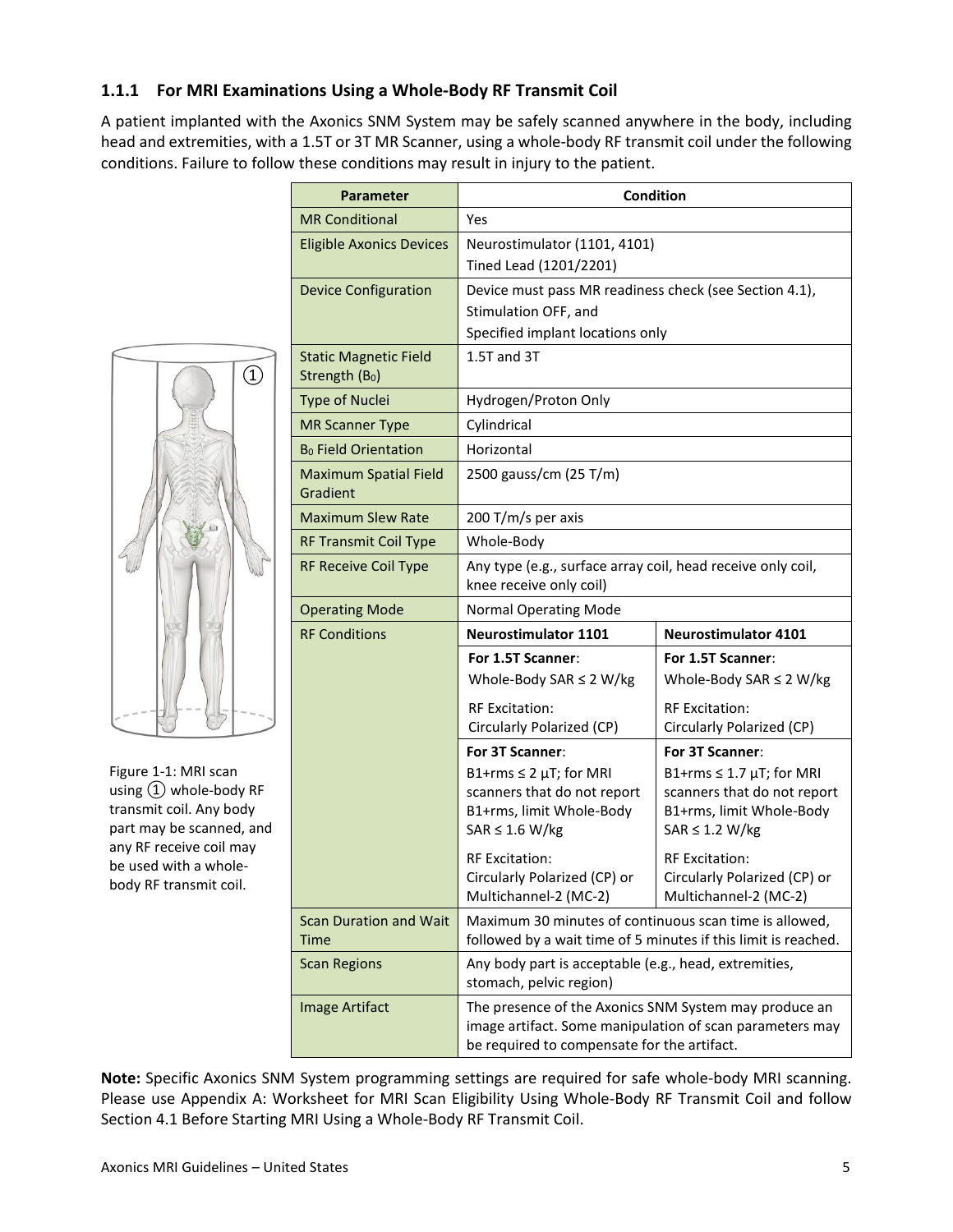### **1.1.2 For MRI Examinations Using a Detachable Head, Upper Extremity, or Lower Extremity RF Transmit/Receive Volume Coil**

A patient implanted with the Axonics SNM System may be safely scanned at the head or extremity at 1.5T or 3T MRI using a detachable head, upper extremity, or lower extremity RF transmit/receive volume coil under the following conditions. Failure to follow these conditions may result in injury to the patient.



<span id="page-6-0"></span>Figure 1-2: MRI scan\* using detachable  $(1)$ head,  $(2)$  upper extremity, or ③ lower extremity RF transmit/ receive volume coil.

| <b>Parameter</b>                                           | Condition                                                                                                                                                                               |
|------------------------------------------------------------|-----------------------------------------------------------------------------------------------------------------------------------------------------------------------------------------|
| <b>MR Conditional</b>                                      | Yes                                                                                                                                                                                     |
| <b>Eligible Axonics Devices</b>                            | Neurostimulator (1101, 4101)<br>Tined Lead (1201/2201)                                                                                                                                  |
| <b>Device Configuration</b>                                | <b>Stimulation OFF</b>                                                                                                                                                                  |
| <b>Static Magnetic Field</b><br>Strength (B <sub>0</sub> ) | $1.5T$ and $3T$                                                                                                                                                                         |
| <b>Type of Nuclei</b>                                      | Hydrogen/Proton Only                                                                                                                                                                    |
| <b>MR Scanner Type</b>                                     | Cylindrical                                                                                                                                                                             |
| B <sub>0</sub> Field Orientation                           | Horizontal                                                                                                                                                                              |
| <b>Maximum Spatial Field</b><br>Gradient                   | 2500 gauss/cm (25 T/m)                                                                                                                                                                  |
| <b>Maximum Slew Rate</b>                                   | 200 T/m/s per axis                                                                                                                                                                      |
| <b>RF Excitation</b>                                       | Circularly Polarized (CP)                                                                                                                                                               |
| <b>RF Coil Type</b>                                        | - Detachable Head RF Transmit/Receive Volume Coil<br>- Detachable Upper Extremity RF Transmit/Receive Volume<br>Coil<br>- Detachable Lower Extremity RF Transmit/Receive<br>Volume Coil |
| <b>Operating Mode</b>                                      | Normal Operating Mode or<br>First Level Controlled Operating Mode                                                                                                                       |
| <b>Scan Duration</b>                                       | There is no limit on scan duration                                                                                                                                                      |
| <b>Scan Regions</b>                                        | Head, Upper or Lower Extremity                                                                                                                                                          |
| <b>Image Artifact</b>                                      | No image artifact should be seen from a head or extremity<br>MRI scan.                                                                                                                  |

\*Illustrated in [Figure 1-2](#page-6-0) are typical use scenarios of detachable RF transmit/receive volume coil. Other scanning scenarios are also permissible according to MR scanner/coil manuals. For example, an MRI scan of the ankle with a detachable lower extremity RF transmit/receive volume coil or an MRI scan of the upper arm with a detachable lower extremity RF transmit/receive volume coil in the superman posture is permissible given the aforementioned scan conditions are met.

**Note:** Please follow Section [4.2](#page-12-0) Before Starting MRI [Using a Detachable Head, Upper Extremity, or Lower](#page-12-0)  [Extremity RF Transmit/Receive](#page-12-0) Volume Coil.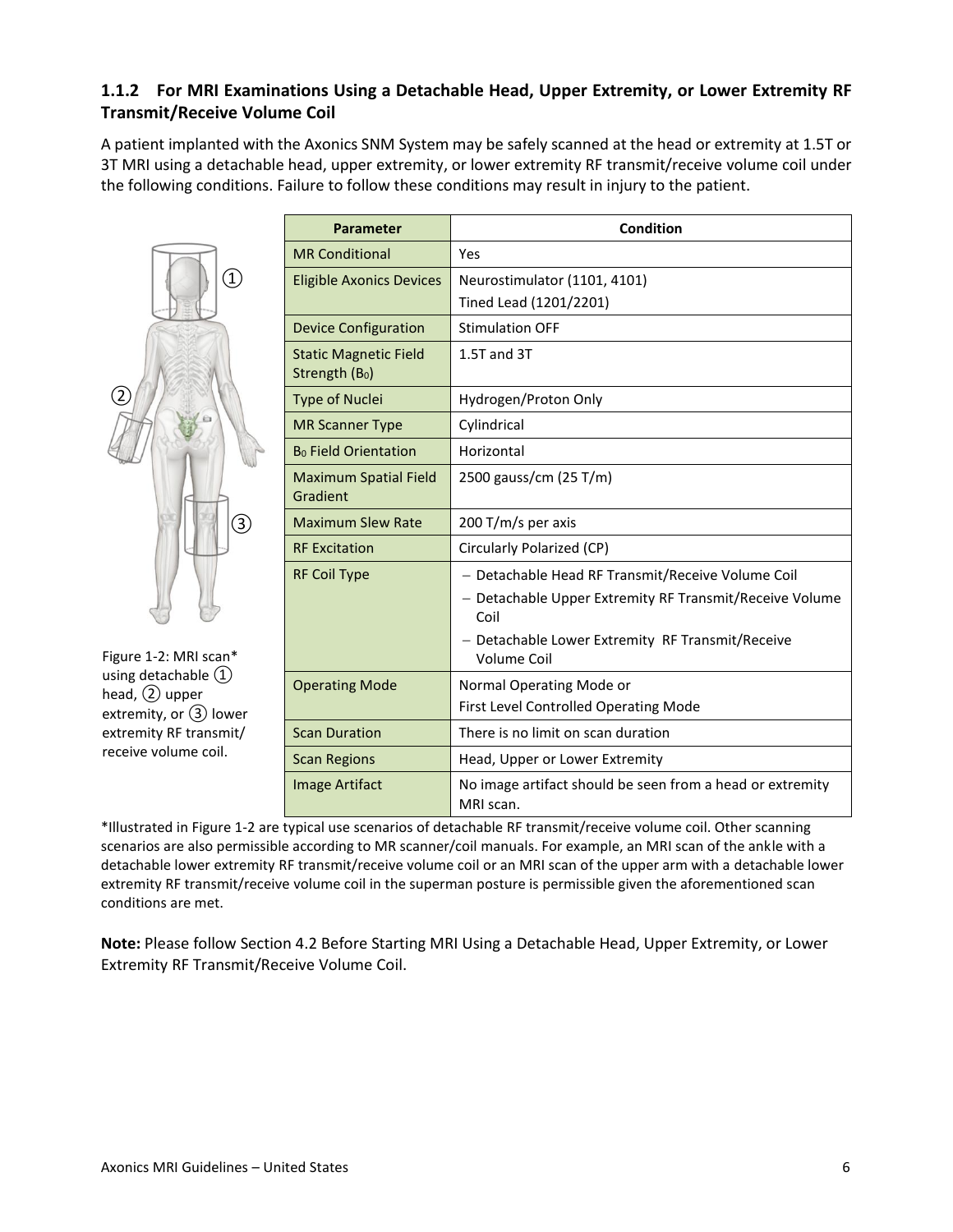# <span id="page-7-0"></span>**1.2. MR Unsafe Devices**

The external components of Axonics SNM System, including the Clinician Programmer, Remote Control, Charger and Dock, and External Trial System (External Pulse Generator and percutaneous leads and cables) are **MR Unsafe**. These devices must **NOT** be brought into the MR scanner room (ACR Zone IV).



Figure 1-3: **MR Unsafe** Axonics Devices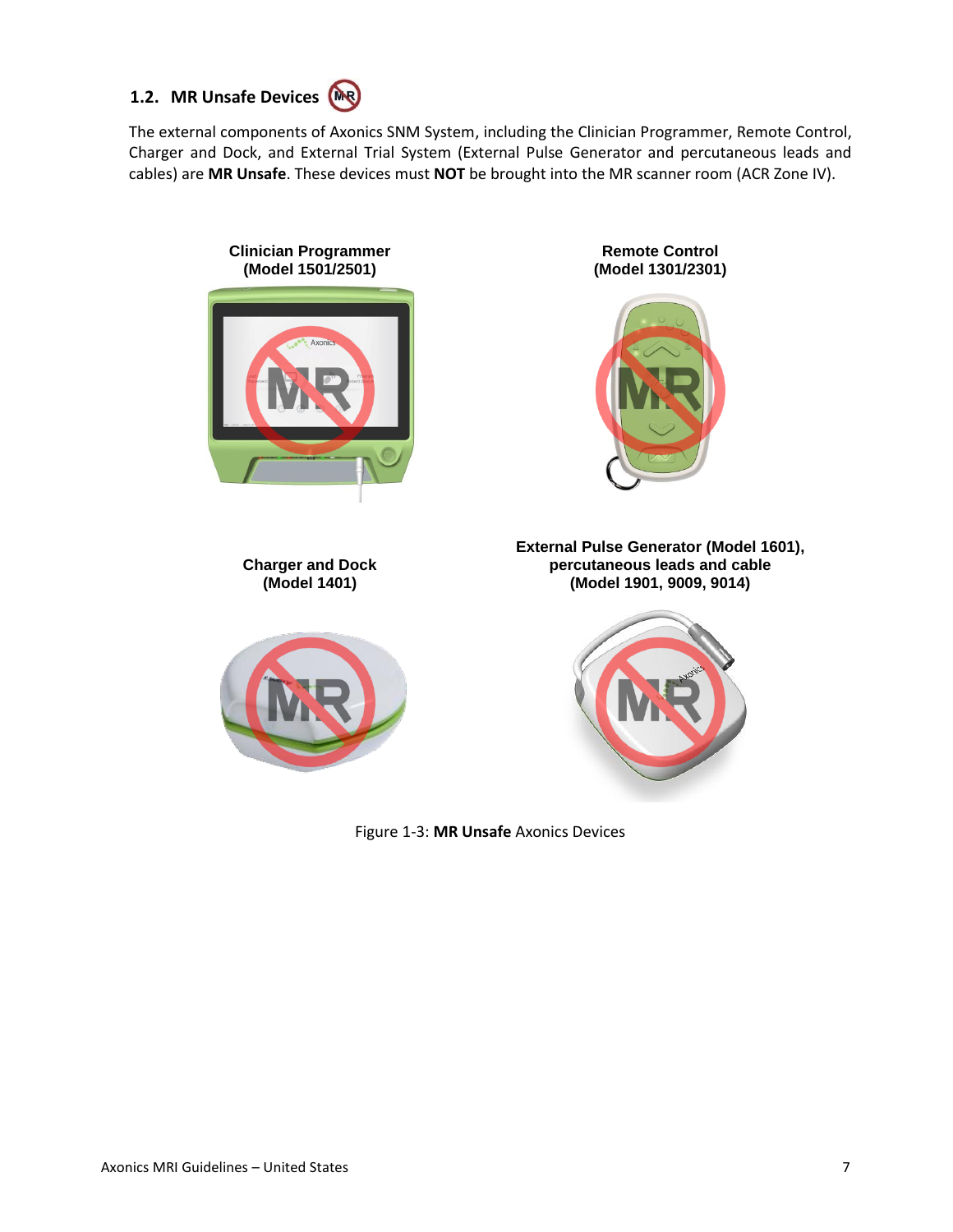## <span id="page-8-0"></span>**2. WARNINGS**

**When a Whole-Body RF Transmit Coil is used for MRI examinations, apply the required B1+rms or the SAR limits in the Normal Operating Mode only** – Do not conduct MRI scans in the First or the Second Level Controlled Operating Modes as it may increase the risk of unintended stimulation and excessive heating for whole-body scans. This MRI Guideline document applies to hydrogen/proton imaging/spectroscopy only.

**When a detachable Head or Extremity RF Transmit/Receive Volume Coil is used for MRI examinations –** Do not conduct MRI scans in the Second Level Controlled Operating Mode as it may increase the risk of unintended stimulation and excessive heating.

**Read and fully understand the guidelines before conducting an MRI scan –** Do not conduct an MRI examination on a patient with implanted Axonics device until you have read and fully understand all the information in this Guideline. Failure to follow all warnings and guidelines related to MRI scanning could result in serious and permanent injury.

**Assess neurostimulator implant location prior to an MRI scan using a Whole-Body RF Transmit Coil** – [Figure](#page-8-1)  [2-1](#page-8-1) shows the typical implant location and lead pathway inside a body. The neurostimulator pocket and lead insertion point could be ipsilaterally or contralaterally located. The neurostimulator should be implanted in either the left or right upper buttock area of a patient for MRI scan eligibility using a Whole-Body RF Transmit Coil. MRI Whole-Body scans on a patient with a neurostimulator implanted in locations other than the posterior hip / upper buttock area are untested and may cause unintended stimulation, device damage, or excessive heating, which could result in pain or injury to the tissues surrounding the implants.



<span id="page-8-1"></span>Figure 2-1: Axonics SNM System implant location eligible for MRI scan with Whole-Body RF transmit coil (Neurostimulator 1101 is shown as an example)

**Avoid exposure to unapproved MRI conditions** – Non-clinical testing has shown that exposure of the Axonics SNM System to MRI at a SAR or B1+rms level above Section 1 of this manual limits could induce significant heating at the lead electrodes, device malfunction, and/or unintended stimulation. Excessive heating could result in injury or other damage to the sacral nerve and/or tissue surrounding the lead electrodes.

**Avoid off-label MR scanning of Axonics device** – MRI safety has only been evaluated on the Axonics SNM System for sacral neuromodulation. Performing MRI on an Axonics SNM System that stimulates nerves other than the sacral nerve may cause serious and permanent injury.

**Ensure appropriate supervision** – A responsible individual with expert knowledge about MRI, such as an experienced MR technologist, MRI radiologist or MRI physicist, must ensure all required procedures and conditions in this guideline are followed.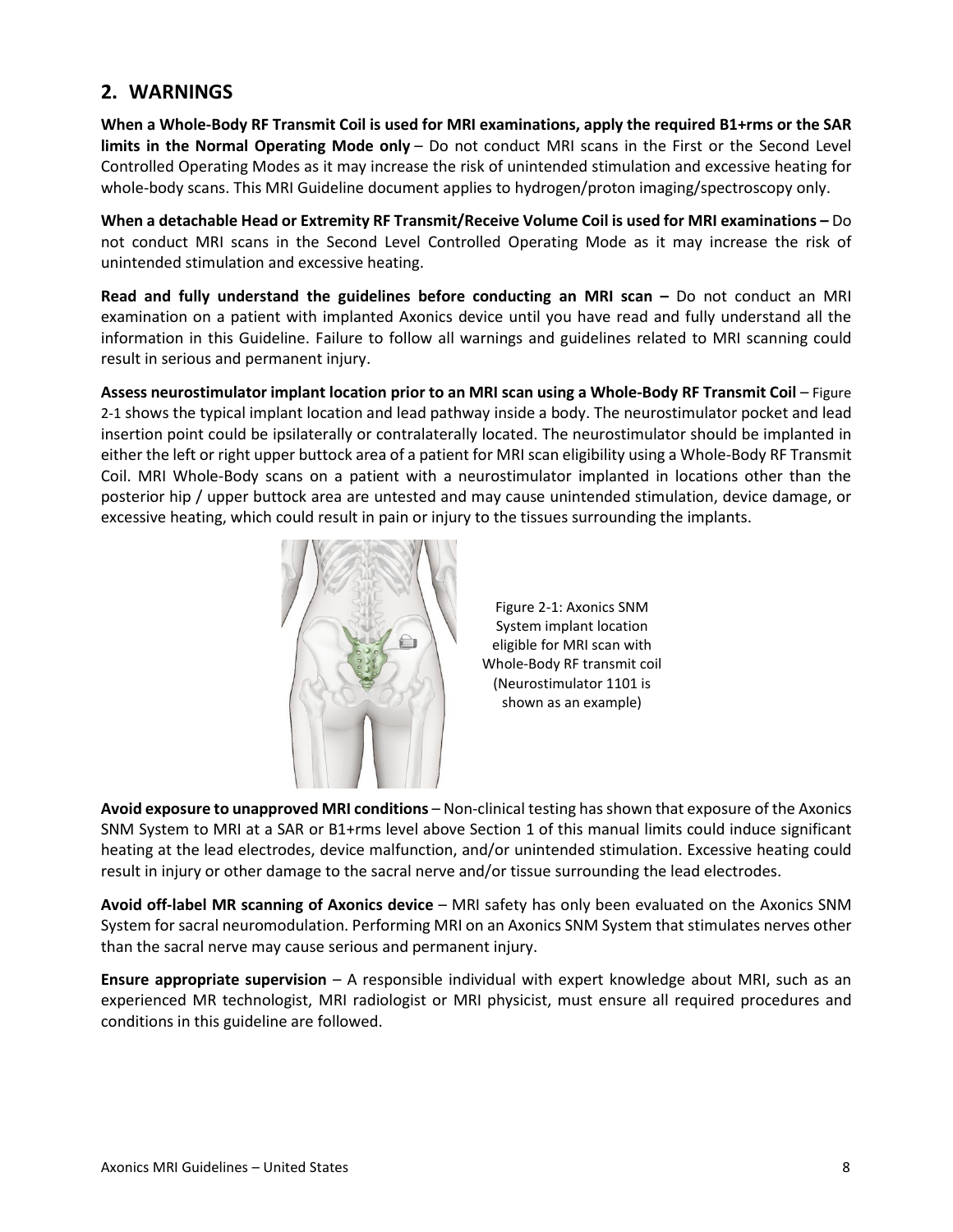# <span id="page-9-0"></span>**3. POTENTIAL RISKS OF MRI WITH THE AXONICS SNM SYSTEM**

The potential risks of performing MRI on a patient with an implanted Axonics SNM System that were considered in testing and analysis by the manufacturer include:

- Heating effects around the Axonics SNM System, especially the lead electrodes, from radio-frequency (RF) energy
- Unintended stimulation due to current induced through the SNM lead wire by the switched gradient magnetic field and/or RF field
- Image distortion and artifacts
- Magnetic field interactions including magnetic force and torque
- Device malfunction or rectification due to current induced through the SNM lead wire by the switched gradient magnetic field and/or RF field

#### <span id="page-9-1"></span>**3.1. Heating Effects**

MRI-related heating is primarily influenced by location of the patient in the MR scanner, implant (both neurostimulator and lead) location inside the body, lead trajectory, and integrity of the lead and neurostimulator. If the specific MRI conditions are not met, heating at a lead electrode could be higher than the established safety threshold. This may lead to burn injury or other damage to the sacral nerve and/or surrounding structures, which may be associated with pain and discomfort.

#### <span id="page-9-2"></span>**3.2. Unintended Stimulation**

Non-clinical testing suggests that gradient induced or RF induced current is small. If MRI scan is performed under the conditions specified in Section 1, unintended stimulation to the surrounding tissue is unlikely. Risk of tissue damage due to current induced by the switched gradient magnetic field or RF field is very low. It might be possible for a sensitive patient to experience mild stimulation during the scan. If a patient experiences any uncomfortable stimulation while in MRI, he/she should inform the MRI technologist immediately and then contact their physician.

#### <span id="page-9-3"></span>**3.3. Image Distortion and Artifacts**

There is minimal image distortion when the device is out of the field of view. Significant image distortion can result from the presence of the device within the field of view. Careful choice of pulse sequence parameters and location of the imaging plane may minimize MR image artifacts.

Please note that the extent of image artifact is dependent on multiple factors and the MRI technologist is encouraged to use scan parameters that minimize the image artifacts. General principles for minimizing image distortion may include:

- Avoid using the body receive coil if possible. Use a local receive-only coil instead.
- Use imaging sequences with stronger gradients for both slice and read encoding directions. Use higher bandwidth for both radio-frequency pulse and data sampling.
- Choose an orientation for the read-out axis that minimizes the appearance of in-plane distortion.
- Use a shorter echo time for gradient echo technique, whenever possible.
- Be aware that the actual imaging slice shape can be curved in space due to field disturbances from the neurostimulator.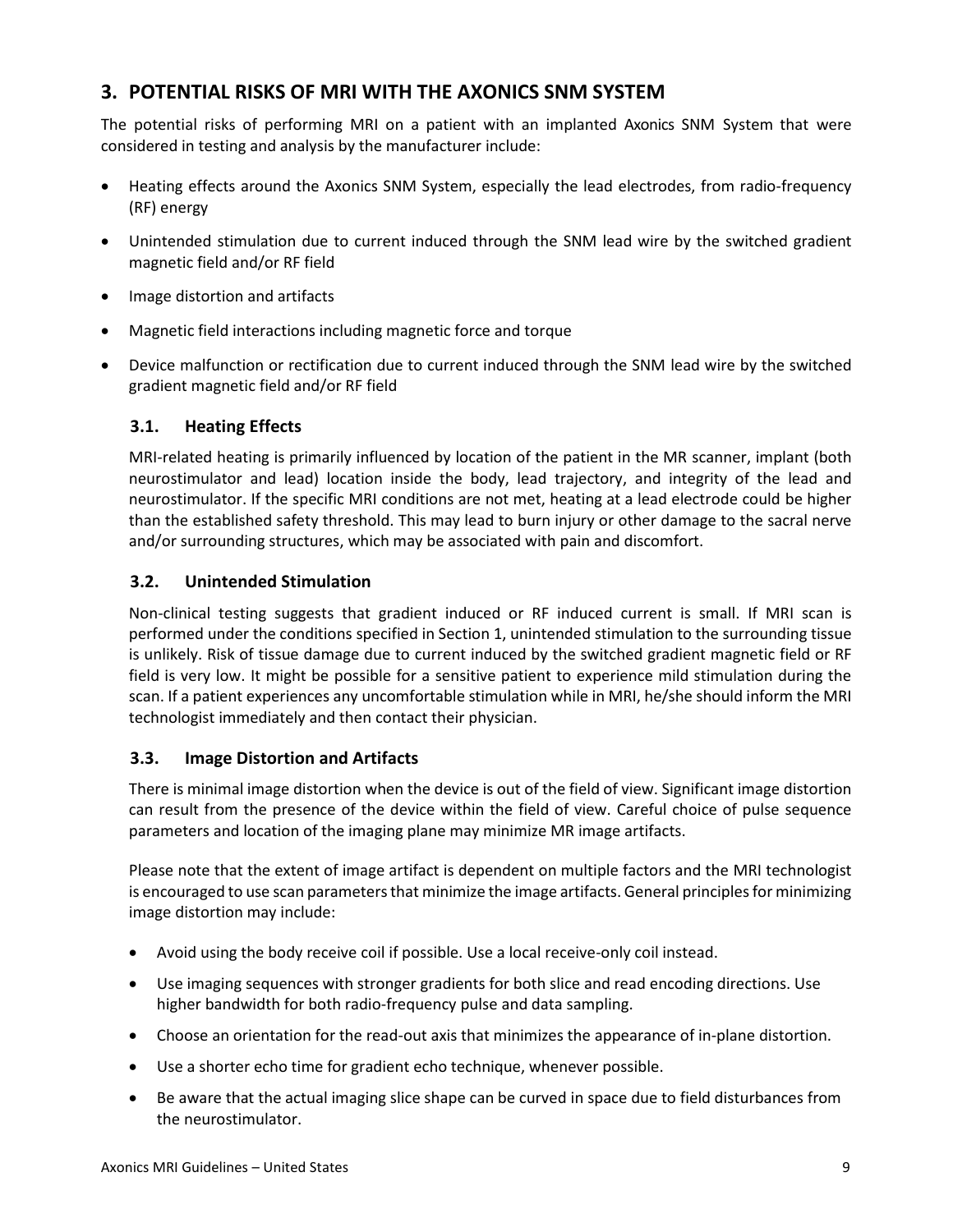• Identify the location of the implant in the patient, and when possible, orient all imaging slices away from the implanted neurostimulator.

#### <span id="page-10-0"></span>**3.4. Interactions with the Static Magnetic Field (B0)**

The Axonics SNM System may experience magnetic field interactions from the MR scanner due to small amounts of material in the Neurostimulator being sensitive to magnetic fields. This may cause the Neurostimulator to shift or move slightly within the implant pocket and/or may place mechanical stress on tissues and/orthe lead. Patients may feel a slight tugging sensation at the site of the Neurostimulator.

#### <span id="page-10-1"></span>**3.5. Device Malfunction or Damage**

Device malfunction or damage is highly unlikely if MRI scans are performed following the guidelines described in this document. If device malfunction or damage were to occur, it could cause discomfort, unintended stimulation, painful stimulation, or direct current stimulation which may result in nerve damage and other associated problems. If a patient suspects a malfunction, he/she should be instructed to exit the MR scanner room (ACR Zone IV). The patient should then immediately contact their physician for further evaluation.

#### <span id="page-10-2"></span>**3.6. Other Precautions**

- 3.6.1 For patients with other implanted devices in addition to the Axonics SNM System, consult the appropriate device manufacturers for MRI eligibility of those devices.
- 3.6.2 MRI safety has not been evaluated under the following conditions: a broken lead, an intact tined lead without a neurostimulator, a partially implanted lead, a malfunctioning neurostimulator, or a neurostimulator with open or low impedances (indicating a short circuit) on any electrodes.
- 3.6.3 Transverse Field MR Systems (Open MR scanners) have not been evaluated for scanning patients with the Axonics SNM System.
- 3.6.4 External components of the Axonics SNM System were not evaluated for MRI safety and therefore are considered **MR Unsafe**. They should **NOT** be brought into the MR Scanner room (ACR Zone IV). Refer to Section [1.2](#page-7-0) [MR Unsafe Devices](#page-7-0) for details.
- 3.6.5 No testing at magnetic field strengths other than 1.5T and 3T have been performed to evaluate MRI safety of the devices.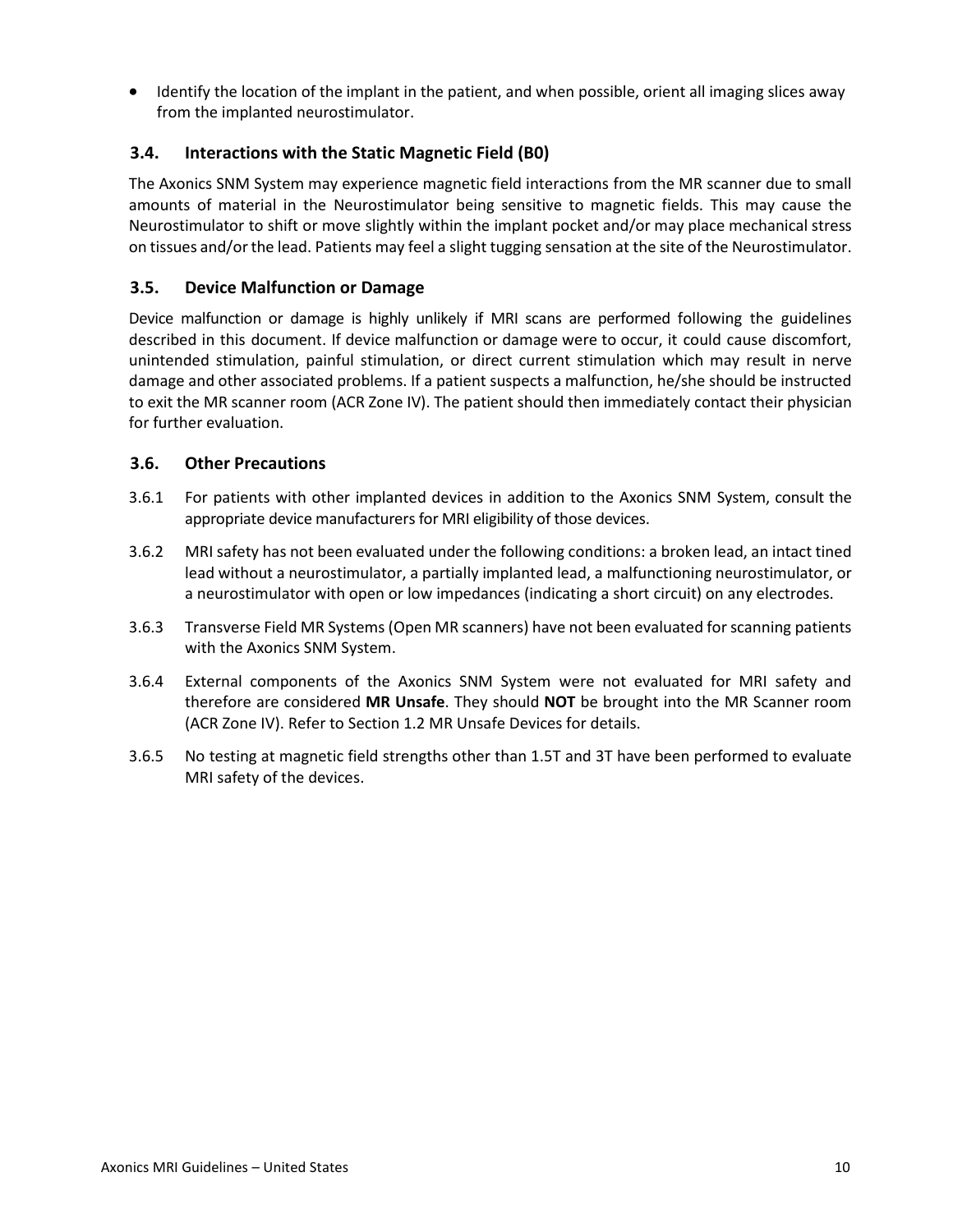# <span id="page-11-0"></span>**4. MRI GUIDELINES**

Recommendations for MRI scanning with the Axonics SNM System are based on phantom tests, numerical simulations, and the recommended implant configurations of the Axonics Neurostimulator and Tined Lead. The guidelines below assume that no other implant devices are implanted in the patient's body. Refer to Appendix A of this document if a patient has multiple implanted devices.

#### <span id="page-11-1"></span>**4.1. Before Starting MRI Using a Whole-Body RF Transmit Coil**

- Confirm whole-body MRI eligibility by using Appendix A: [Worksheet for MRI Scan Eligibility Using](#page-14-0)  Whole-Body RF [Transmit Coil.](#page-14-0)
- Using the patient Remote Control, check the device for MRI readiness by following the steps below (Do not bring the patient Remote Control into the MR scanner room):

**Note:** If a patient does not have their patient Remote Control at the appointment or has a patient Remote Control manufactured before May  $1<sup>st</sup>$ , 2020, the Clinician Programmer must be used instead. Refer to Clinician Programmer manual for detailed instructions.

4.1.1. Push "Connect" on the patient Remote Control to connect to Neurostimulator.

> **Note:** The Stimulation Level lights will show the current stimulation amplitude.



4.1.2. Turn stimulation OFF by pressing and releasing the down arrow until all Stimulation Level lights are off.

> **Note:** The Stimulator Battery Status light should be green to be eligible for wholebody MRI scan. For Neurostimulator 1101 only, if the Stimulator Battery Status light is flashing orange or is solid orange, charge the Neurostimulator so the battery light is green. Refer to the Charging System manual for charging instructions.

> **Note:** If the red System Error light is on and solid (not flashing), the System needs to be checked prior to an MRI scan.

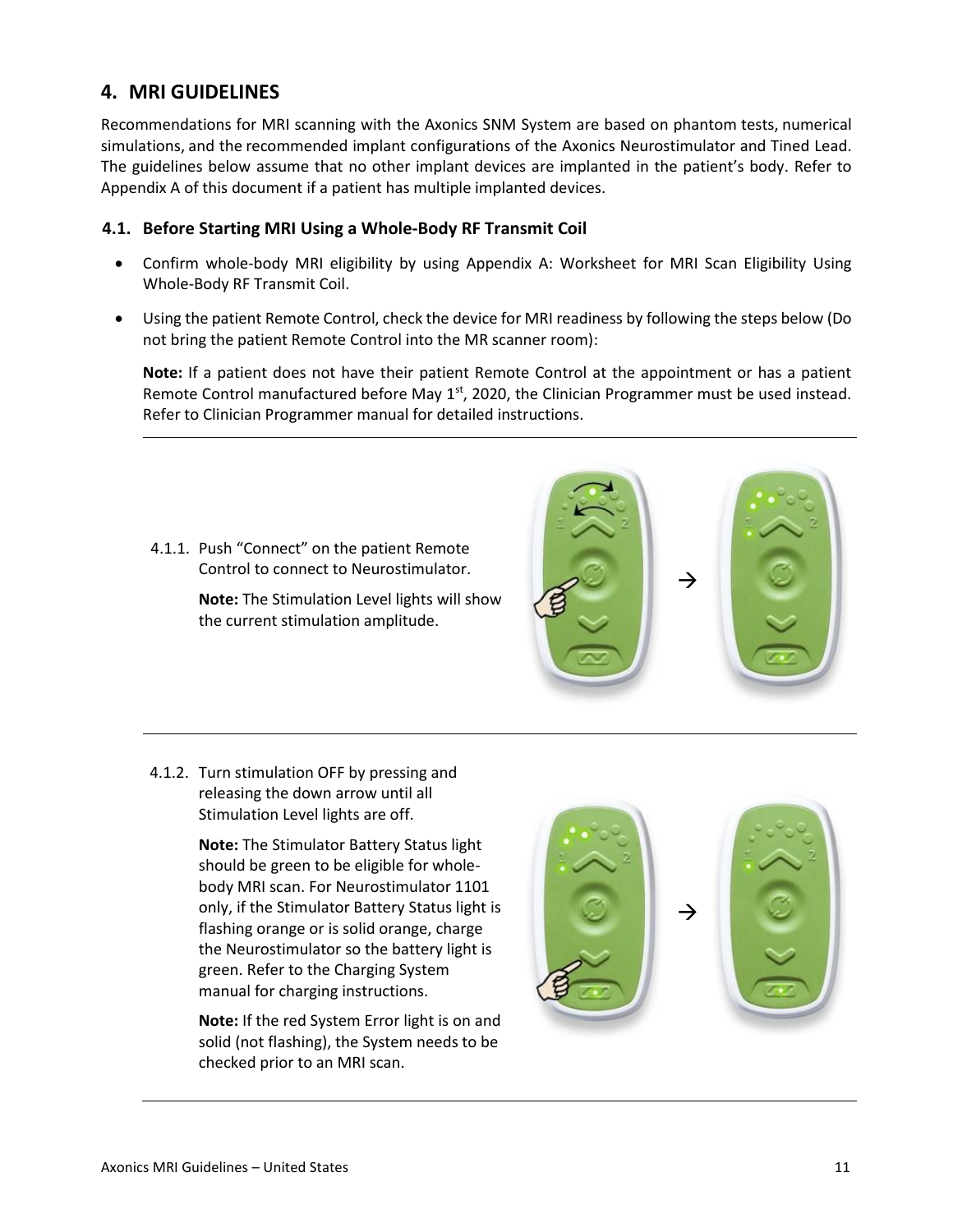4.1.3. To check MRI readiness, press and hold the down arrow for 5 seconds.

> **Note:** The Active Program lights will flash back and forth, indicating MRI readiness check is in progress. It is normal for a sensitive patient to experience mild stimulation during the check. Once the check is complete, the patient Remote Control will vibrate.

- a. If Stimulation Level lights #3, 4, and 5 are ON, the System is ready for whole-body MRI.
- b. If the System Error light is red, the System is NOT eligible for whole-body MRI.





*a. device is ready for whole-body MRI*

*b. device is not ready for wholebody MRI*

• Make sure the settings and parameters of the MR scanner used meet all the conditions for Whole-Body RF transmit coil scanning listed in Section 1.1.1.

**Warning:** Do **NOT** conduct MRI scans using a Whole-Body RF transmit coil in the First or the Second Level Controlled Operating Modes for either SAR or gradients, as this may increase the risk of unintended stimulation and excessive heating.

#### <span id="page-12-0"></span>**4.2. Before Starting MRI Using a Detachable Head, Upper Extremity, or Lower Extremity RF Transmit/Receive Volume Coil**

- Determine if the patient has other medical device implants. Consult with the appropriate device manufacturers for MRI eligibility of those devices.
- Turn the Axonics SNM Neurostimulator stimulation off with the patient Remote Control. Do not bring the patient Remote Control into the MR scanner room.
- Make sure the settings and parameters of the MR scanner meet all the conditions for head, upper extremity, or lower extremity scanning listed in Section 1.1.2.
- It is critical to ensure that the detachable head, upper extremity, or lower extremity RF transmit/receive volume coil is properly plugged in and selected for exclusive use by the MR scanner.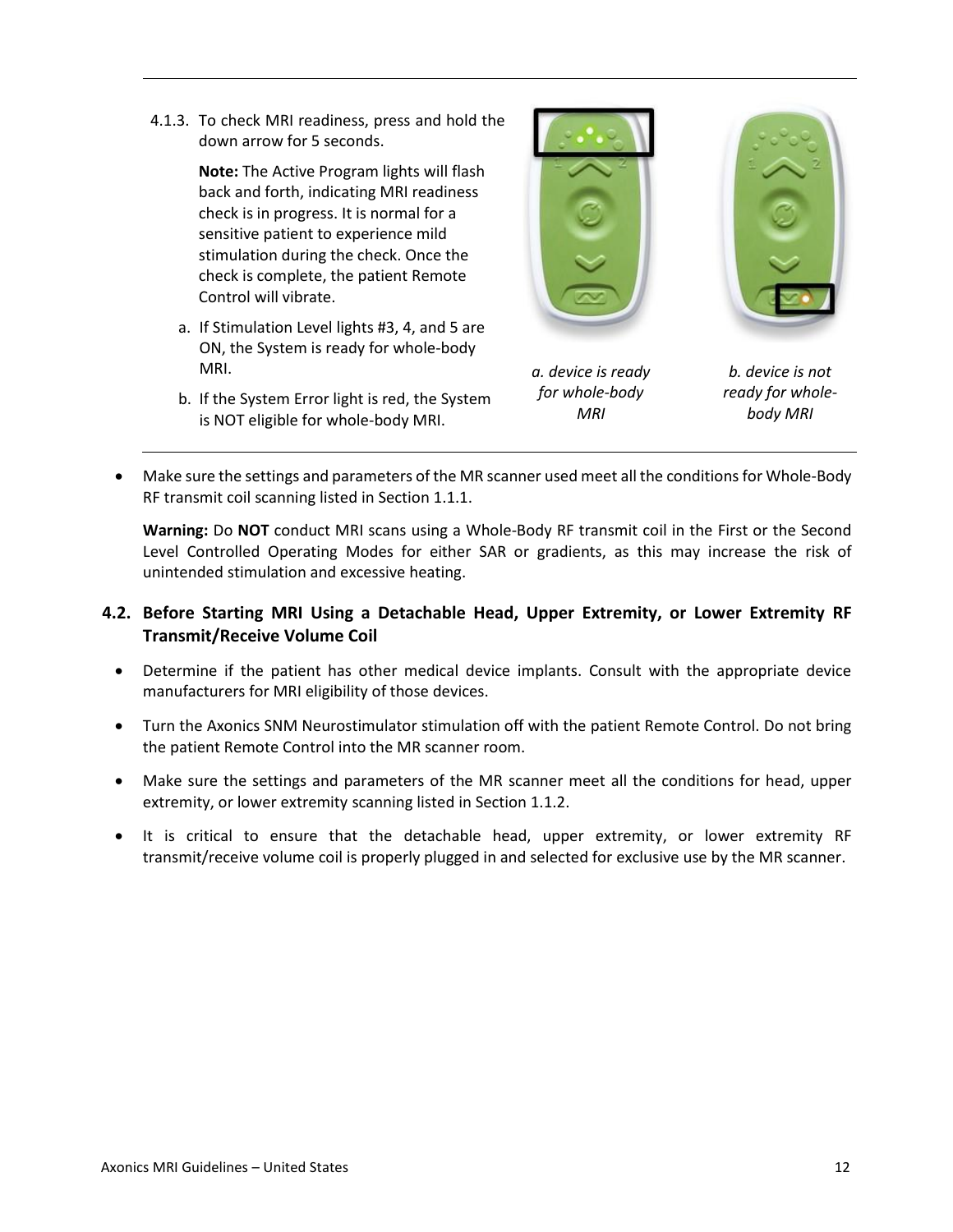#### <span id="page-13-0"></span>**4.3. During the MRI Scan**

- Monitor the patient both visually and audibly. Discontinue the MRI examination immediately if the patient reports any problems.
- During the MRI scan, the patient may feel slight tugging and/or vibration of the neurostimulator. If the tugging or vibration causes the patient significant discomfort, stop the MRI scan.

#### <span id="page-13-1"></span>**4.4. After the MRI Scan**

- Verify that the patient has not experienced any adverse effects as a result of the MRI. Contact Axonics, Inc. if the patient has experienced any adverse effects.
- Turn the Axonics Neurostimulator stimulation back on with the patient Remote Control. If a patient suspects any unexpected change in stimulation after an MRI, he/she should contact their physician, and should turn the stimulation off, if uncomfortable.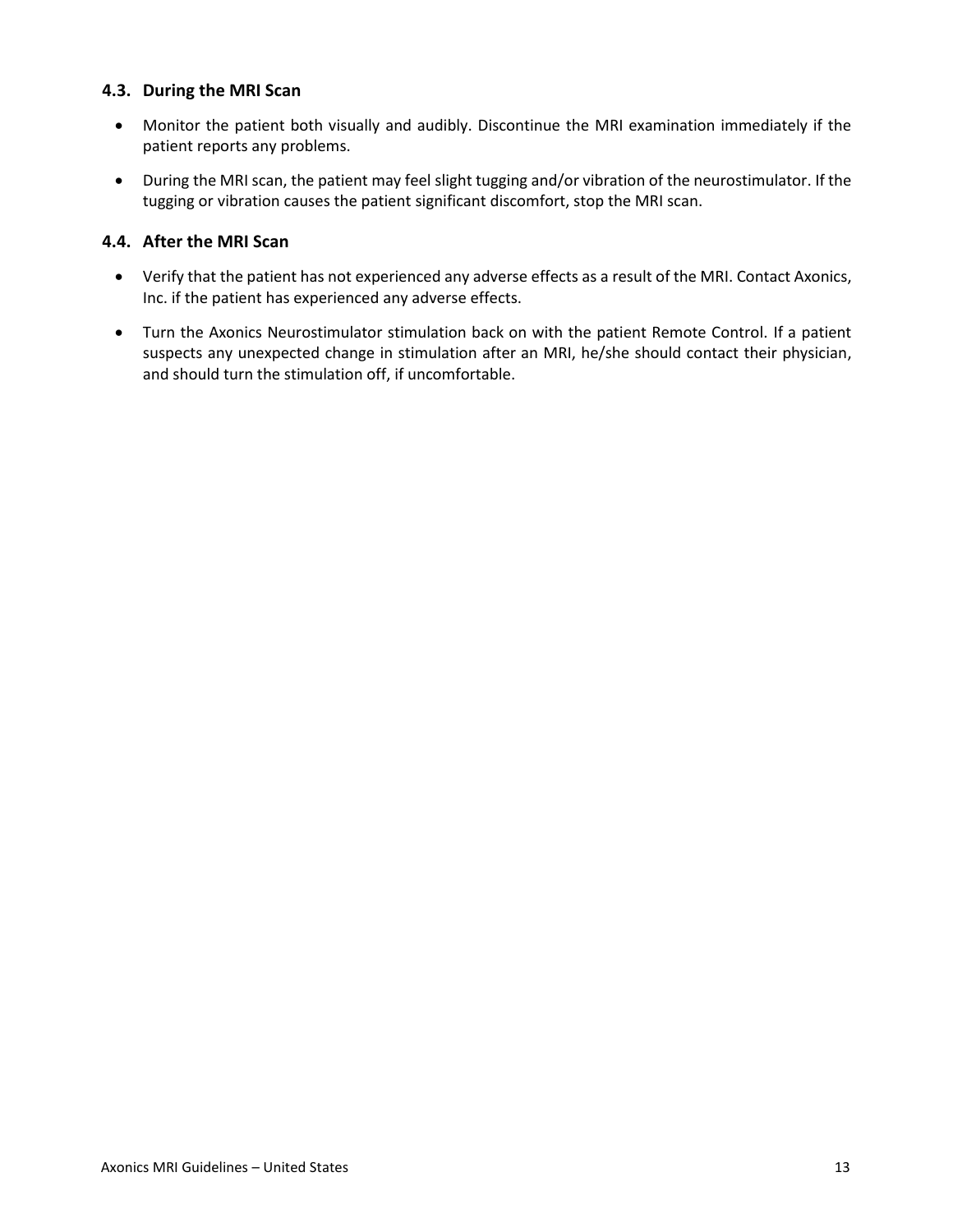# <span id="page-14-0"></span>**Appendix A: Worksheet for MRI Scan Eligibility Using Whole-Body RF Transmit Coil**

This form provides information about the patient's implanted SNM system and MRI scan eligibility using a whole-body RF transmit coil. It should be completed by the implanting physician or a trained radiologist to support the confirmation of whole-body MRI scan eligibility.

• Refer to [www.axonics.com/hcp/mri](http://www.axonics.com/hcp/mri) for labeling and safety conditions

#### **Table 1: Basic Information**

| <b>Patient Name</b>   |  |
|-----------------------|--|
| Physician Name        |  |
| <b>Office Address</b> |  |
|                       |  |
| Phone                 |  |
| Date                  |  |

#### **Table 2: Patient Implant Configuration Information (ALL QUESTIONS MUST BE ANSWERED)**

|    | Questions                                                                                                                                                                                                                                         | Whole-Body MRI<br>Eligible | Not Whole-Body<br>MRI Eligible                                                                               |
|----|---------------------------------------------------------------------------------------------------------------------------------------------------------------------------------------------------------------------------------------------------|----------------------------|--------------------------------------------------------------------------------------------------------------|
| 1. | device<br>implanted<br>provide<br>the<br>to<br>sacral<br>ls.<br>neuromodulation therapy?                                                                                                                                                          | $\Box$ Yes                 | $\Box$ No                                                                                                    |
| 2. | Is the Neurostimulator implanted in the posterior hip /<br>upper buttock area? Verify by checking patient's<br>records, asking the patient where on their body they<br>charge the Neurostimulator, by X-ray, or palpation.                        | $\Box$ Yes                 | $\square$ No                                                                                                 |
| 3. | Did you confirm that the patient does not have an<br>abandoned lead (a broken lead or an intact lead that is<br>not connected to Axonics Neurostimulator), a partially<br>implanted lead, or a malfunctioning Neurostimulator in<br>his/her body? | $\Box$ Yes                 | $\square$ No                                                                                                 |
| 4. | Is the device ready for whole-body MRI? Verify by<br>checking "MRI Readiness" with the patient Remote<br>Control. See Section 4.1                                                                                                                 | $\Box$ Yes                 | $\Box$ No                                                                                                    |
| 5. | Did you confirm that the patient does not have an<br>implanted device/part other than the Axonics SNM<br>System?                                                                                                                                  | $\Box$ Yes                 | $\Box$ No<br>(contact the<br>appropriate device<br>manufacturers for<br>MRI eligibility of<br>those systems) |
|    | Is this patient whole-body MRI eligible? (see next<br>page)                                                                                                                                                                                       | $\square$ Yes              | $\Box$ No                                                                                                    |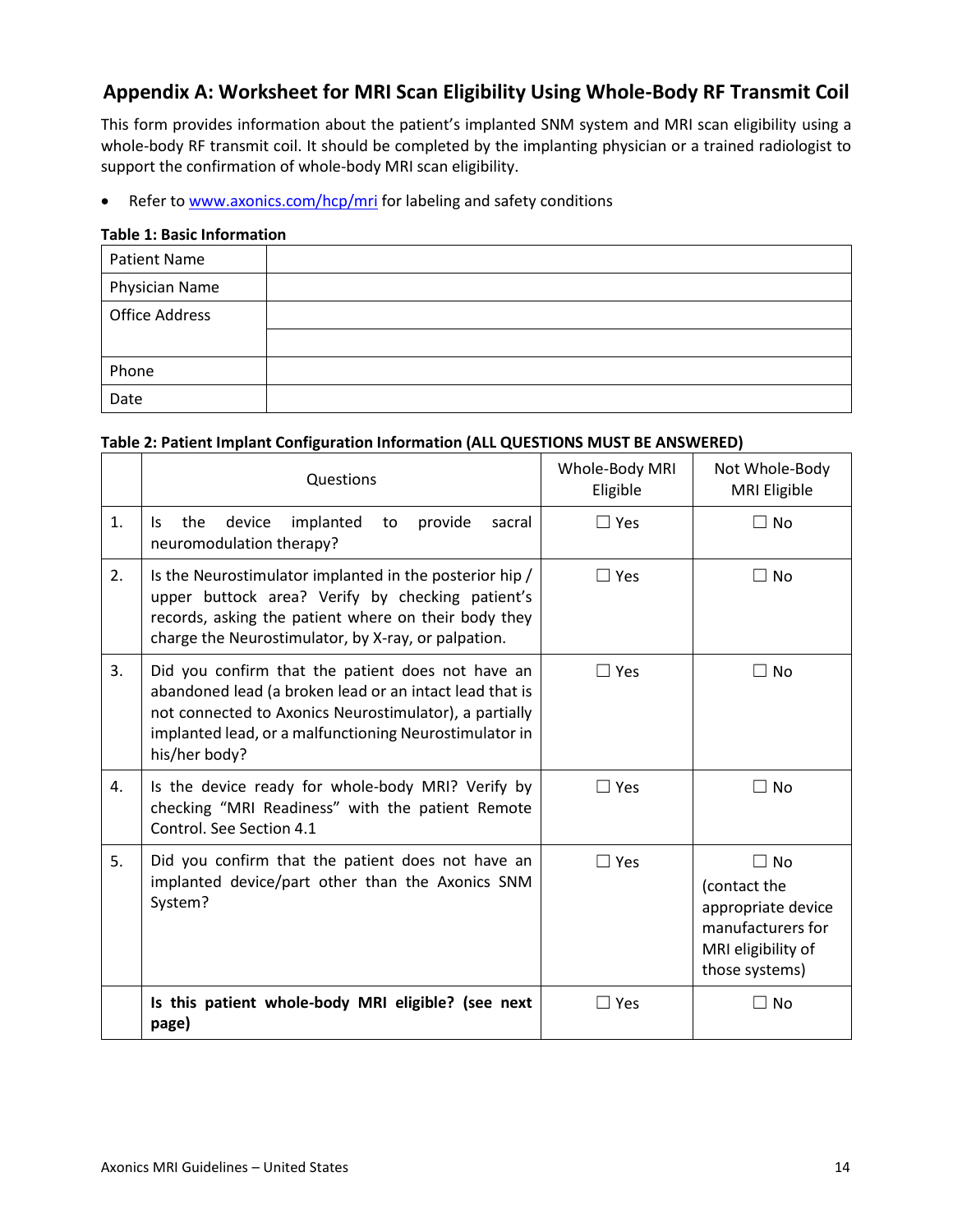- If the answers to all 5 questions are Yes, the patient is eligible for whole-body MRI.
- If any of the answers to questions 1-4 are No, the patient is NOT eligible for whole-body MRI.
- If the answers to questions 1-4 are Yes, and No for question 5, please perform MRI with extra caution following the instructions below:
	- 1. Prior to MRI scan, determine whether the patient has multiple implants (such as stents, hip implants, deep brain stimulation systems, implantable cardiac defibrillators, or other implants). If the devices other than Axonics SNM Implant System are also MRI conditional, and all parts are at least 20 mm away from the Axonics Implant System and each other, the most restrictive MRI exposure requirements must be used for each condition. If you are unclear what implants are present or have concern about the separation among different implanted devices, X-ray imaging should be used to confirm they are at least 20 mm apart. Consult with the appropriate device manufacturers with questions regarding those implants.
	- 2. If a patient has two Axonics SNM Systems implanted for bilateral sacral neuromodulation therapy and if all parts of the two systems are at least 20 mm away from each other, the patient is eligible for MRI Whole-Body scans. If you have concerns about the separation of these two systems, X-ray imaging should be used to confirm the separation.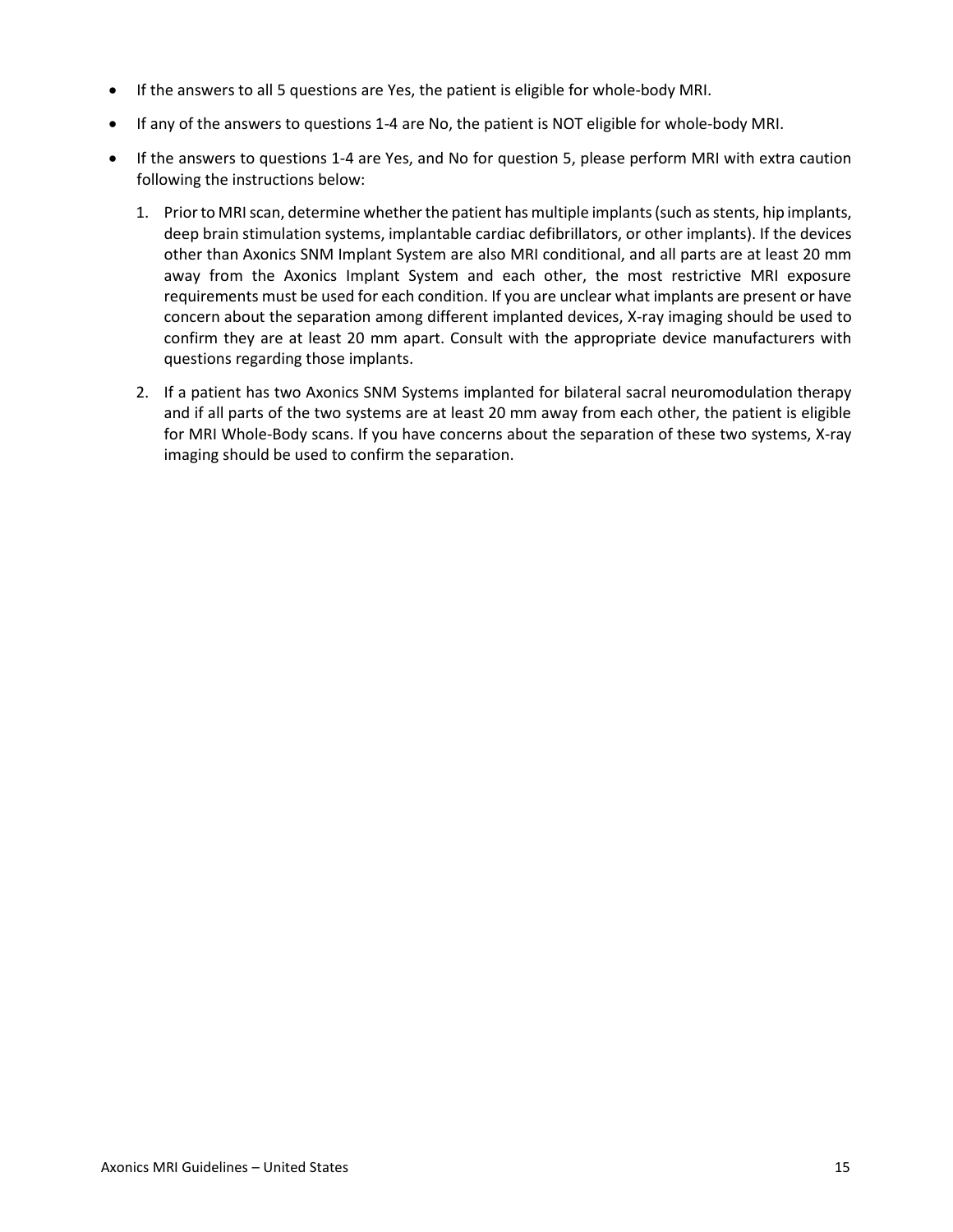*This page intentionally left blank*